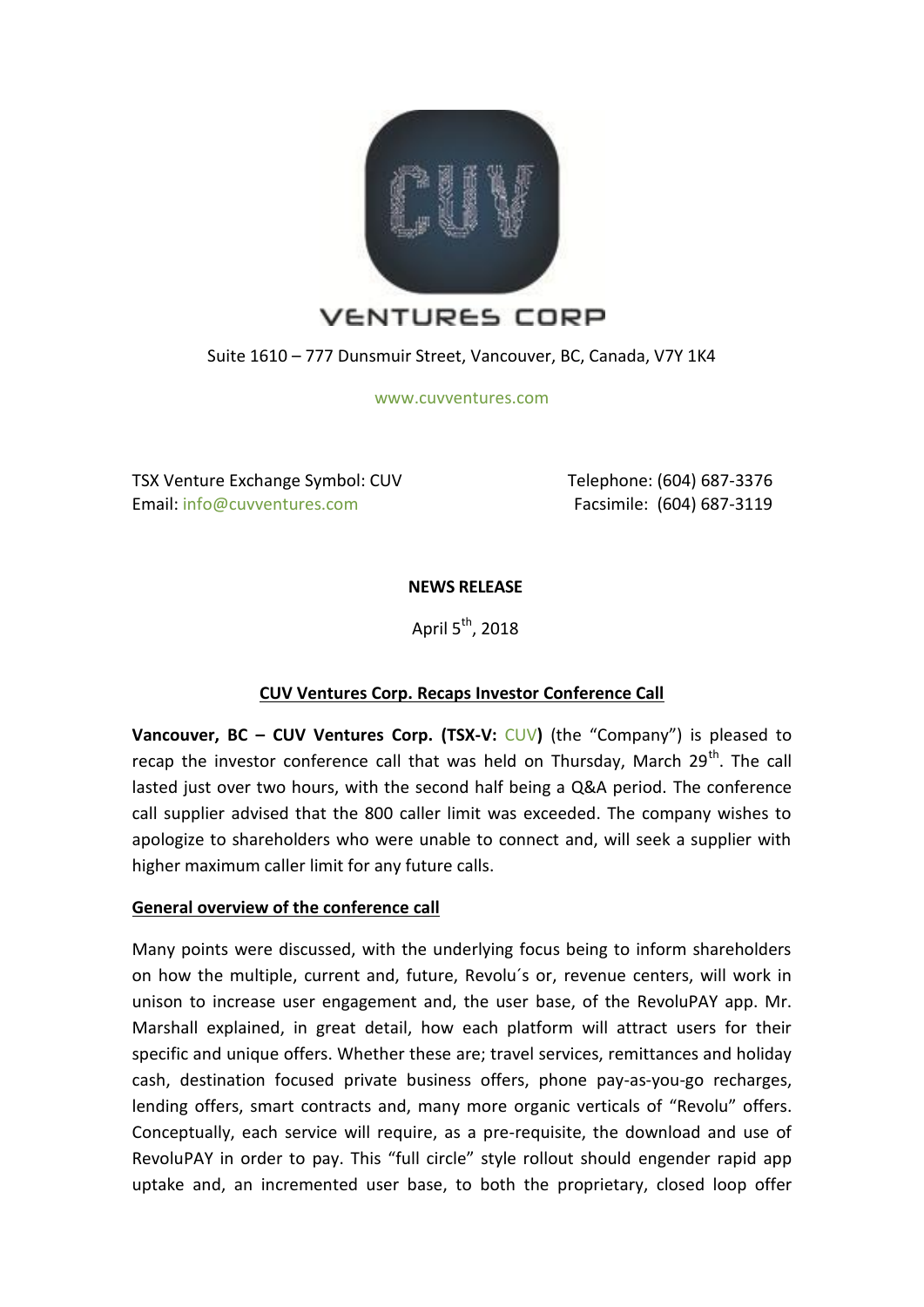network and, the added advantage of, external payment and cash receiving mechanisms. Bringing RevoluPAY to market with as many money saving and, life enhancing services as is possible is the key to the company's overall mission.

### **Status of Revolupay App Development**

The Revolupay app is in final stages of live testing across disparate geographical regions. Live mockup transactions having been successful between various devices and in multiple currencies. The app is close to being submitted to Apple and Android for final app store approval. The app will be free worldwide. The Company is targeting the Dominican Republic, Cuba and Mexico as its initial targets, using a "master license" system. Mr. Marshall advised of his meetings, during his trip to Vancouver, with the corporate council and, an external licensing legal firm, to finalize the wording of the license agreement. He also advised that these legal teams promised a final version within 8 business days from  $27<sup>th</sup>$  March 2018.

The app is set to penetrate the world travel and remittance markets. The app displays balances in both the originating loaded fiat currency and, the corresponding internal CCU Coin Cryptotoken amount. Shareholders have been provided with visuals of Beta 1 and 2 versions of this groundbreaking app, presently in final stages of development with world renowned app creator and, significant shareholder; UXS Mobile (of Mc Donald's, Red Bull, EvoBank, etc. app fame). The entire development of the app is fully paid to both Vesilen (Insider) and UXS Mobile (notable shareholder).

#### **Revolupay Europe EDE**

The company is in the final stages of incorporating the aforementioned wholly owned European subsidiary. Mr. Marshall signed two specific powers of attorney while in Vancouver, in favor of director Alfredo Manresa, which required official translation and consulate apostile. The time estimate for final completion is 14 calendar days from Monday  $26<sup>th</sup>$  March. Revolupay Europe will be headed by European resident, CUV Ventures Director and, veteran banking professional; Alfredo Manresa, who will act as director of the sister company. The subsidiaries function will be to handle the worldwide "load" or, inbound funds, onto app user's wallets, in conjunction with licensed international correspondent banks and, Revolupay Europe chosen banking partner Bankia. Revolupay Europe is to immediately pursue its own EDE (electronic money institution) European banking License. Initially, until the said license has been obtained, the company is in the closing stages of signing an agreement with one of Europe's largest EDE licensed entities. Through this partner, wallet loading is already considerably lower in cost than the 2% initially anticipated. Revolupay Europe has also opened its first bank account with Bankia, currently Spain's  $4<sup>th</sup>$  largest bank. The company has chosen Bankia because it is a major purveyor of bank emitted remittances into South American markets and, promises to be a venerable partner with the non-home delivery remittances.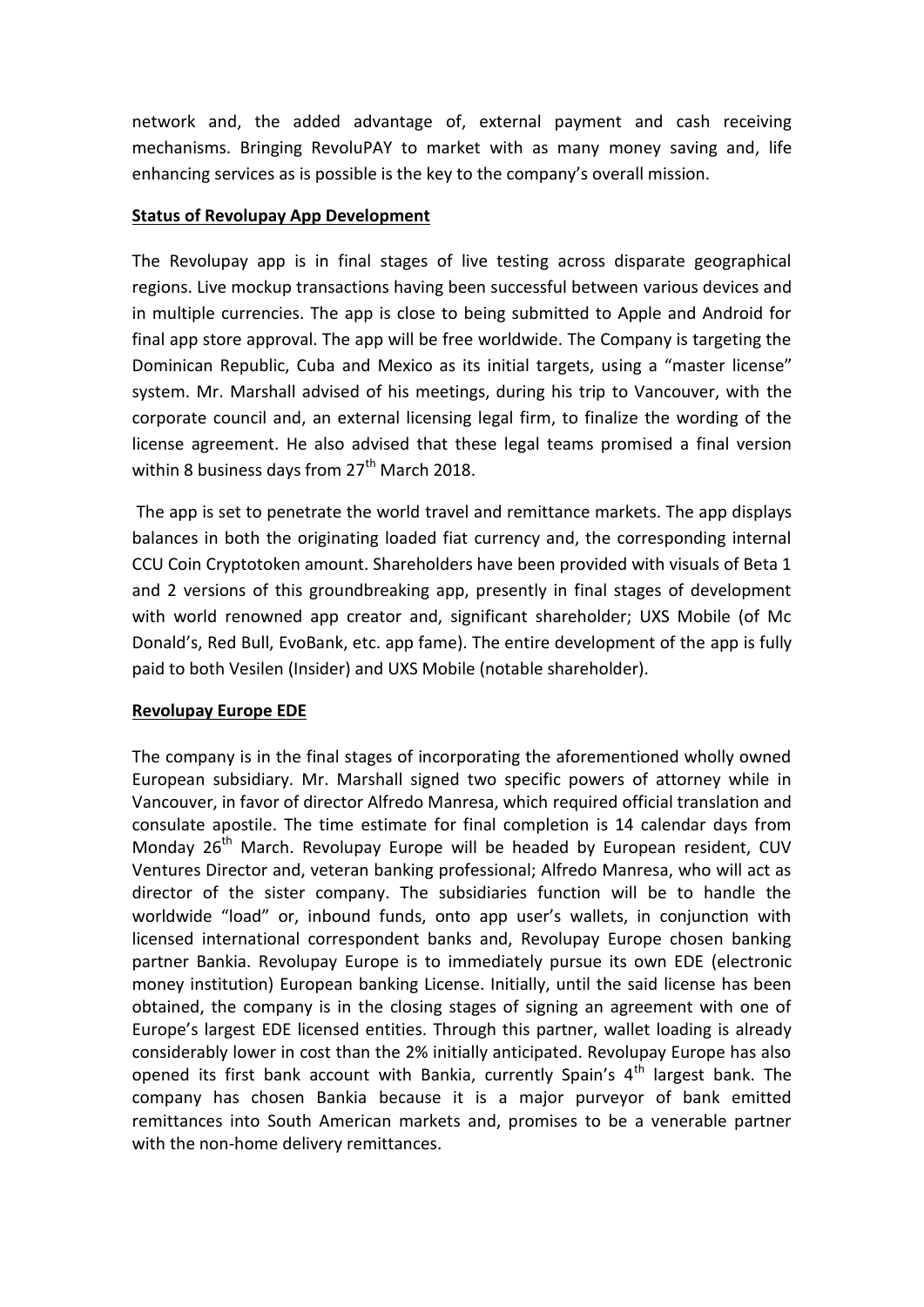### **The launch of RevoluFIN financing platform**

The lending platform [www.RevoluFIN.com](http://www.revolufin.com/) was officially launched on March  $21<sup>st</sup>$ , 2018. RevoluFIN obtained its initial seed capital guarantee of up to 40 million Euros (approx 63 million CAD) on the  $12<sup>th</sup>$  of March from Vesilen Investments. The RevoluFIN finance platform provides payment facilities for commercial Letter of Credit (LC) holders and secured short term financing requirements. Further, the platform focuses upon stimulating the nascent self-employed economies around the world, including travel related services, sold through the company's proprietary and partner websites, giving these entrepreneurs access to much needed capital, while securitizing loans through pre-booking retentions associated with future paid travel service reservations. The Company has received and thus far, garnered interest from 5 separate international entities seeking factoring loans. Several potential lenders have also contacted the company through the website and, are communicating with management. The RevoluFIN proprietary financing platform facilitates short to medium terms loans and factoring for commercial transactions, to both private and corporate businesses, chiefly in the travel and leisure sectors. RevoluFIN has already received multiple requests for loans and, is in the process of studying these opportunities. The company expects to obtain, on average, a 5% gross profit on loans.

CUV Ventures Corp partner Tyrval, a major worldwide supplier to the hospitality industry, has also begun submitting numerous factoring requests, for orders from a large Spanish Hotel Chain that is refurbishing 5 hotels and building two new ones. All loans, linked to Tyrval, hold the secondary advantage of an extra 6% royalty on all sales, over and above the loan interest, as per the exclusive commercial agreement announced on the 22<sup>nd</sup> March 2017.

# **Highlights of the RevoluFIN Platform**

- Up to 40 million Euros (63 million Canadian dollars) available for financing
- Annualized interest to seed capital investor partners 8-9.5%
- Approximate annualized commercial loans at 13-14.5%
- Numerous loan requests received and being studied by the risk committee
- New seed capital investor interest received
- Active website generating significant early interest
- Worldwide marketing via proprietary, equity partners and third parties
- The significant competitive advantage for the company's travel division partners

#### **RevoluVIP**

RevoluVIP is in late stage development to become the world's most exclusive travel club. RevoluVIP offers three levels of membership:

Diamond - \$249 USD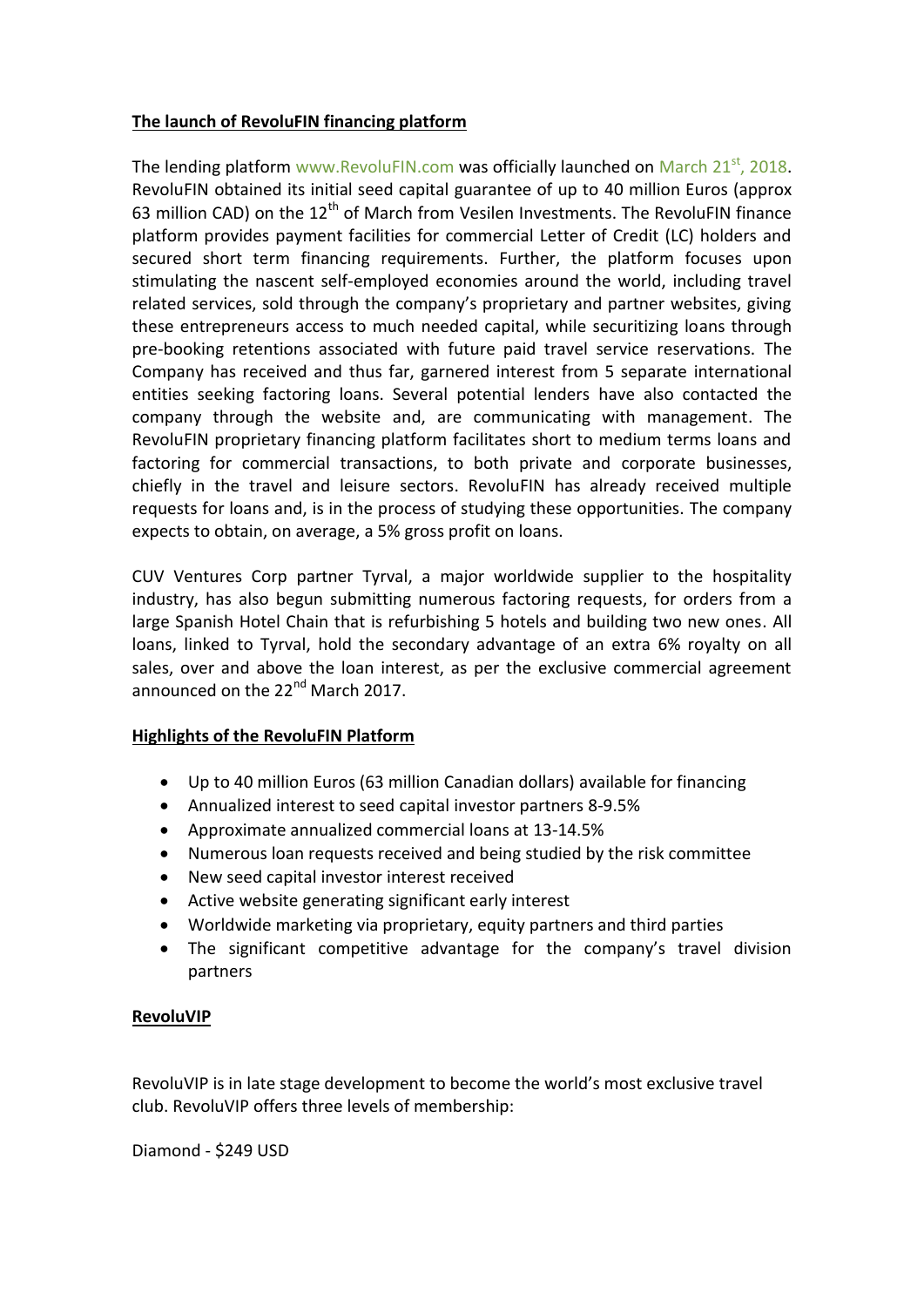Gold – \$199 USD

Silver – \$99 USD

Diamond members of RevoluVIP obtain the absolute lowest possible wholesale price for any given travel service. Gold members receive heavy discounts; in the range of 15- 50% lower than standard retail travel websites. Silver members get 5-14% discounts. Membership is annual, with secure member login and, members can include multiple direct family members on one membership plan. RevoluPAY App users receive additional benefits when paying for travel services using their digital wallet. RevoluVIP is being developed and is planned to be launched in 2018.

On the call, Mr. Marshall reminded shareholders that the company has successfully obtained the GDS XML distribution license from Amadeus (which likewise offers immediate access to Travelport and Sabre) and, that the company is poised to receive its wholesale IATA license. He also advised that an internal development team has begun the web programming and, that the company plans to use 134 country name websites, owned by a related party and, which it plans to lease exclusively, to create a worldwide network, one-country-one-website theory, such as AmericaVIP.com and CanadaVIP.com and, over [130 more country specific websites.](http://hotels.australiavip.com/Place/Australia.htm) This unique approach to world travel, with specific world and country destination websites, displaying all national offers on one nation based website, allied to Exclusive Club member rates, easy RevoluPAY payment and, local currency delivery facilities, should provide consumers with an irresistible suit of services that have never been united before. CUVs Chief software engineer and, Mr. Manresa, meet with Amadeus executives on Friday  $06<sup>th</sup>$  April at Amadeus World Headquarters in Madrid, Spain, to finalize the rollout strategy. CUV Expects to launch country websites in groups of 10 nations per month, for a total of 14 months, focusing the rollout on, per nation travel income, to craft a chronology analogous to maximum feasible revenue. The shareholder should note that each website group will be 100% active and revenue generating from launch. The (Global Branded) RevoluVIP website will allow access to basic offers in every nation, then driving visitor traffic to the main national website for national extended offers. This model not only increases the likelihood of augmented internet traffic to over 135 nationally named websites but, also means that each national website can display weighty offers for that country that can be difficult to find and promote on the "one-size-fits-all" current travel marketing strategy, used by competitors.

#### **Pending Negotiations with Al-Fahim and Bhavani Corp.**

Negotiations with both groups, in regard to adding additional seed capital (adding to the CAD \$63M raised from Vesilen Investments) to the RevoluFIN, are still in progress. Mr. Marshall explained that, since the launch of RevoluFIN and, the immediate interest in the platform, the company is aware of the uniqueness of this proprietary platform and, its ability to obtain seed financing at rates equal to, or lower than, than the 9.5% agreed with Vesilen. The company will strive to obtain a better spread for shareholders as it advances with all possible seed finance partners. Mr. Marshall also explained to shareholders that a self imposed "cap", of 200 million Canadian dollars, for the first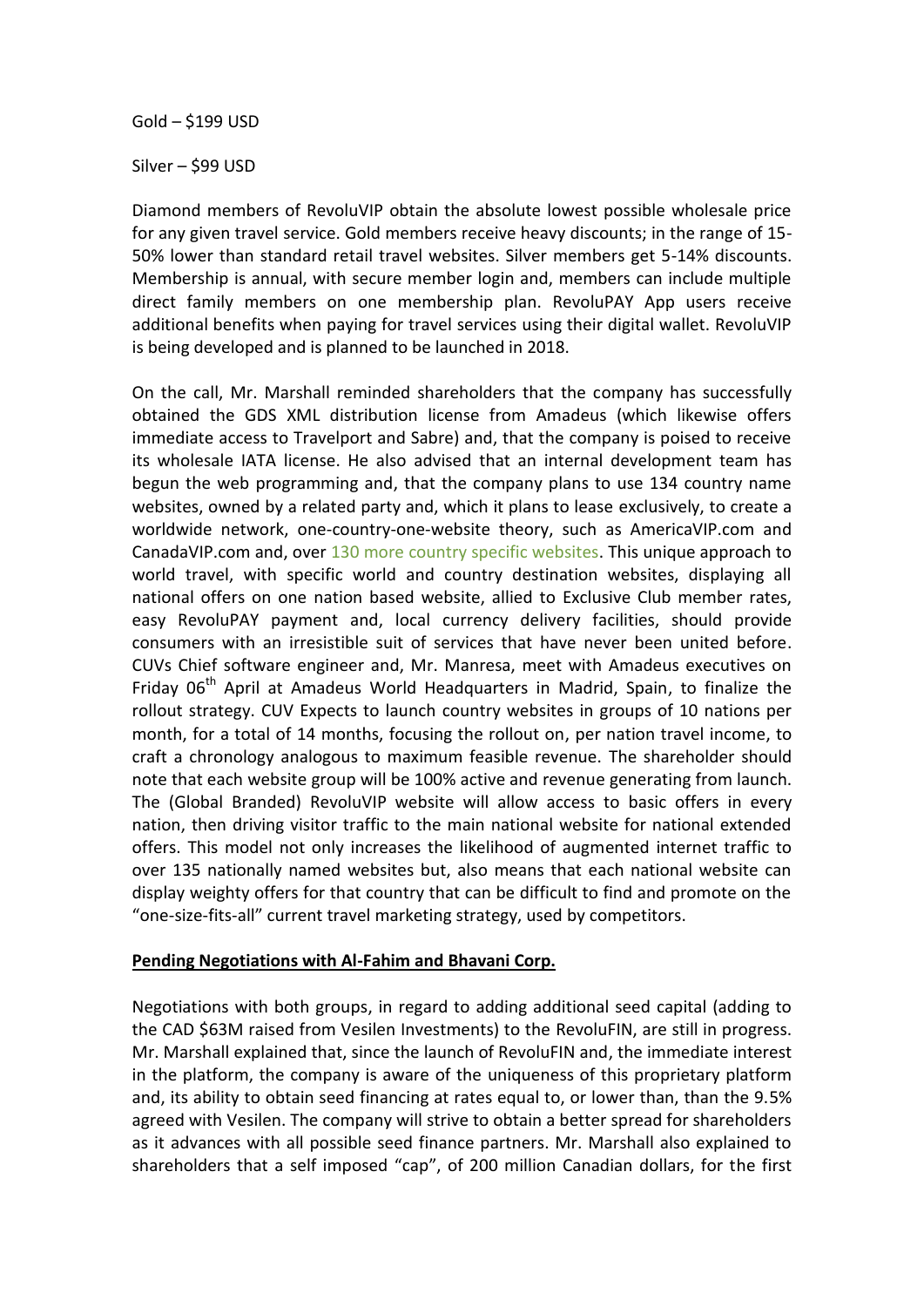year, will assist the company in showing an augmented proof of concept, as loans are issued and settled. The company feels that the ensuing next phase of +200 million, will allow it to further reduce seed capital interest rates, while at the same time increasing the company's spread from current 5%, to a higher amount, in the interest of shareholders. The CEO also reminded shareholders that RevoluFIN is a proprietary system on which the company places intrinsic value that must be both implicit and recognized by seed partners and borrowers alike.

### **Travel & Media Revenue**

Mr. Marshall informed shareholders that the pre/post Hurricane Irma took its toll in the past financial quarter. He candidly advised shareholders that, while many companies in the region fell deeply into the red, due to the economic effects of these natural phenomena, CUV still posted a small profit from its travel division, despite the drastically reduced revenue in the quarter, chiefly because structural changes were quickly enacted as the hurricane approached, reducing costs and financial risk for the company. These measures were removed in October, subsequently, the company returned to normal operations in November 2017, as the next quarter will demonstrate.

# **About CUV Ventures Corp.:**

CUV Ventures Corp. is a multi-asset, multidivisional publicly traded Canadian company deploying advanced technologies in the; Online Travel, Vacation Resort, Mobile Apps, Money Remittance, Invoice factoring, Crypto Mining, Blockchain Systems, and Cryptotoken sectors.

Our flagship technology is RevoluPAY®, the Apple, and Android multinational remittance app, powered by blockchain protocols, and aimed at the worldwide +  $$595$ [billion](http://www.worldbank.org/en/topic/migrationremittancesdiasporaissues/brief/migration-remittances-data) family remittance market.

The ₡CU Coin Cryptotoken, allied to RevoluPAY®, promises to be the coin of choice for remittance senders, travelers, and the hospitality industry. Its increasing adoption across several spheres exemplifies its international perspective and future value amongst users.

The company's FinTech division continues to expand into this rapidly emerging segment, in which it; manages, operates and develops end-to-end digital platforms to monetize the blockchain ecosystem across a broad spectrum of leisure related industries, remittances, and finance.

A diverse division of the company, named [Cuba Ventures,](http://www.cubaventures.com/) is involved in Caribbean Basin strategic investments. Similar to the United States NASDAQ listed [Herzfeld Fund,](https://www.herzfeld.com/cuba) the focus is to control noteworthy assets related to the Caribbean Basin (including Cuba). The division is comprised of numerous assets. A wholly owned subsidiary [Travelucion Media](http://www.travelucion.com/) is a duly licensed and bonded online travel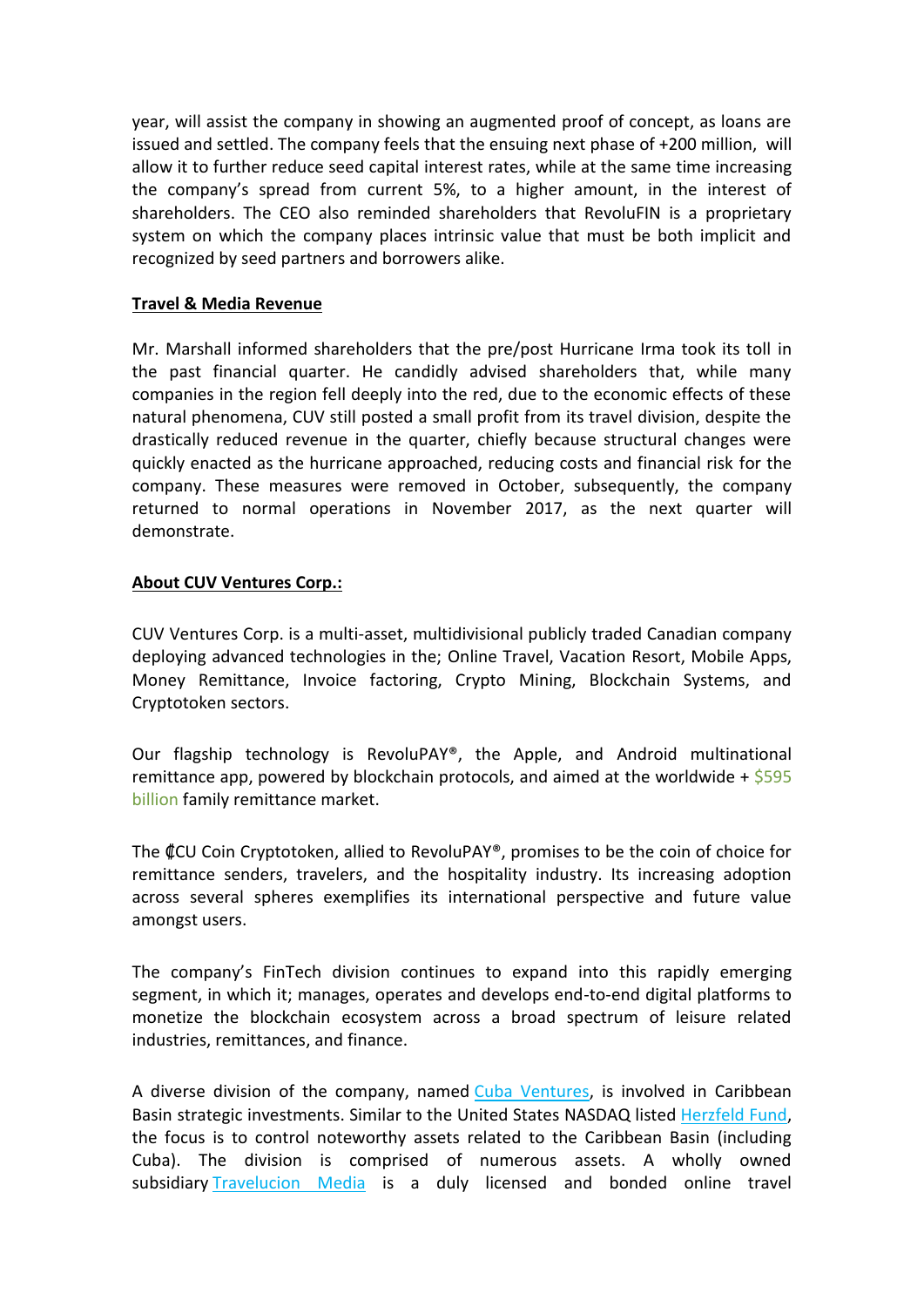company, [Amadeus GDS](http://www.amadeus.com/) affiliated, digital and print media powerhouse that specializes in travel marketing, electronic reservations, and online booking solutions. [Travelucion](http://www.travelucion.com/) owns a vast portfolio of web assets consisting of 432 Cubacentric websites in up to 5 languages which generate over 35 million page-views per year and direct traffic to Travelucion's online booking and e-commerce sites and proprietary online booking systems, also customized for white label deployment on third party booking websites for; Cayman Islands, Dominican republic, Aruba, Bahamas, BVI, Belize, Antigua, Jamaica and Cuba, offering bookings for hotels, private residences, car rentals, tours, flights and a variety of other types of specialized travel services.

In 2017, the company acquired equity in the Florida, USA based, licensed and bonded travel agency; International Business & Travel Opportunities, LLC (*IBTO*), a Caribbean Basin focused travel facilitator operating trips in the region (including licensed Cuba trips for Americans).

In 2018, the company acquired equity in the Florida, USA based, Third Circle Publishing LLC, publisher of the esteemed and U.S circulated print and digital magazine [Cuba](http://www.cubatrademagazine.com/)  [Trade Magazine.](http://www.cubatrademagazine.com/) CUV Ventures Corp owns an interest in some important print and digital media assets, reaching 10s of millions of consumers globally.

In 2018, the company acquired equity in the Toronto; Canada based, FINTRAC licensed, remittance company, [Duales Inc.](http://www.duales.com/) as part of the RevoluPAY<sup>®</sup> remittance app partner network.

In 2018, the company acquired equity in the Miami, USA based, Business advisory/consultant think-tank [Havana Consulting Group,](http://www.thehavanaconsultinggroup.com/) as part of the progressive acquisition of key Cuba related but, non domiciled, businesses.

The Cuba Ventures division consulting team harnesses over 80 years of combined advisor experience in submitting and, obtaining approval, for joint ventures, joint production agreements, and import/export permits for foreign enterprises. More recently the company has taken a royalty approach for future agreements between third parties anxious to begin comercial operations with Cuba and, the company's Cuba Consulting Unit.

Through this methodology, the Company is gradually building a potentially valuable "future-ready", non Caribbean (Cuba) domiciled asset base while, in the interim, securing revenue, growth and unique opportunities present in the Caribbean Basin, with an emphasis on the [\\$4 billion](https://wits.worldbank.org/CountryProfile/en/CUB) dollar and rapidly growing Cuban travel and tourism industry, [\\$3 billion factoring](https://wits.worldbank.org/CountryProfile/en/CUB) and [FinTech](http://www.revolufin.com/) sector, [\\$18.6 billion](http://www.worldbank.org/en/topic/migrationremittancesdiasporaissues/brief/migration-remittances-data) Caribbean remittance industry and international corporate consulting for Cuba's estimated \$86 Billion annual [economy,](https://es.wikipedia.org/wiki/Economía_de_Cuba) which remains an interesting opportunity and, one that this division strives to dominate at every opportunity by acquiring assets that are neither physically domiciled nor associated with entities located in the Republic of Cuba but, that have unparalleled future takeover prospects, should the political climate improve.